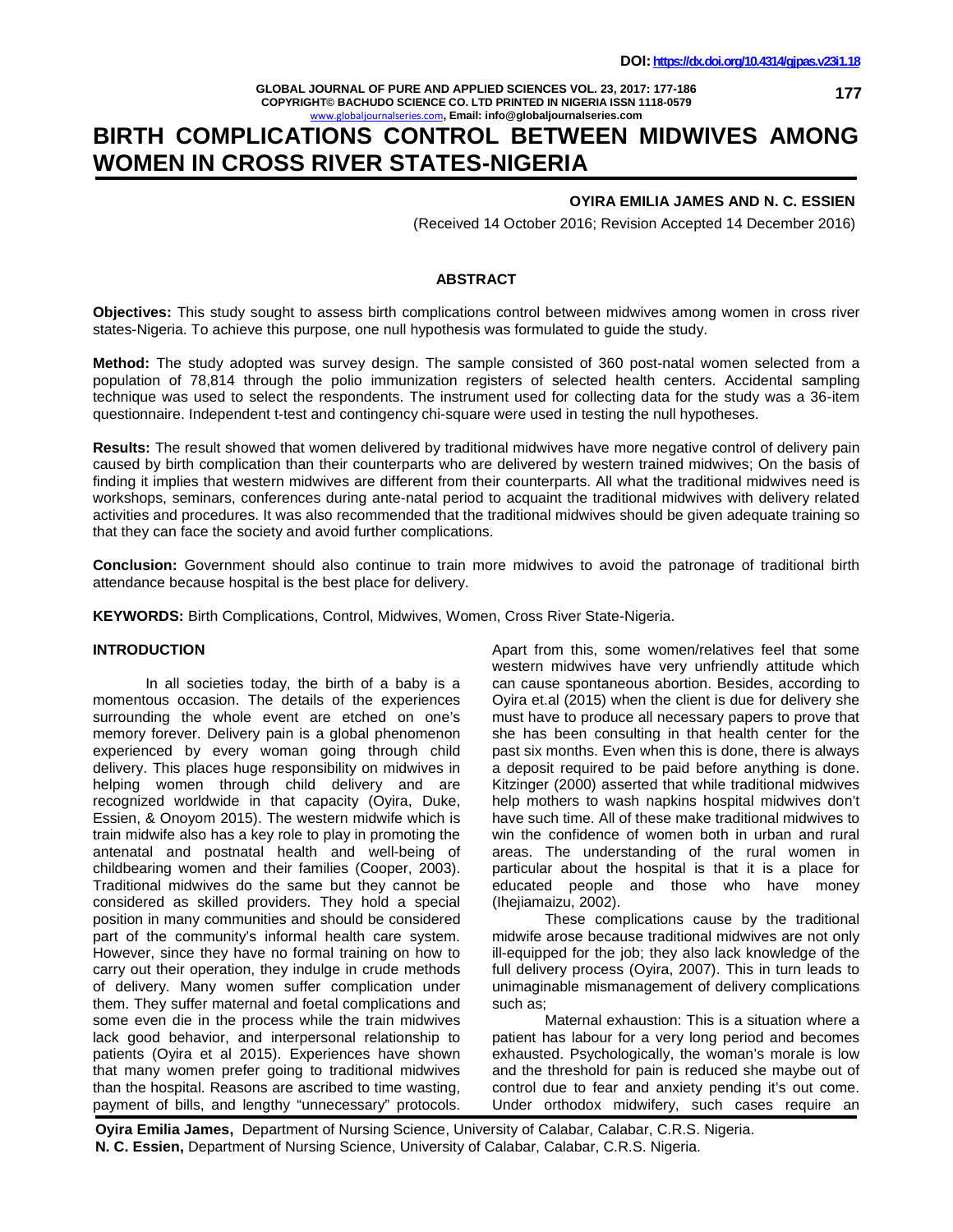**178 OYIRA EMILIA JAMES AND N. C. ESSIEN**

administration of five percent (5%) dextrose (intravenously) to strengthen such women in labour. Where there is maternal exhaustion, second stage of labour is always delayed thus protecting the baby.

Retained placenta: This is inability of the placenta to come out after delivery of the baby and is common resulting from poor management of pregnancy such as over-massage of the uterus. Where such cases occur in the hospital, they are normally treated through the process of cauterization, but a traditional midwives lacks such medical skill.

Obstructed labour: This occurs as a result of excessive thinning of the lower segment of the cervix. It manifests with arising pulse rate atonic contractions, vaginal bleeding with excruciating pains. Most often, it may even lead to death if a surgical intervention is not immediately provided.

Acute inversion of the uterus: This is a situation where the uterus is turned inside out. It is a serious complication of the third stage caused by a forceful attempt to expel the placenta using fundal pressure when the uterus is atonic and this is associated with traditional midwives method of delivery.

Cervical tear: Most traditional midwives encourage their patients to bear down when the cervix is not fully dilated and the head not yet descended to the pelvic floor.

Perineal laceration: Is a laceration that occurs when the perineum is not well guarded and this practice is associated with traditional midwives. In hospital deliveries episiotomy is given to extend the perineum, in traditional delivery, there is nothing like that, laceration may lead to excessive vaginal opening of the patient.

Post-partum hemorrhage: It is the excessive bleeding during the  $3<sup>rd</sup>$  stage of labour or within 24 hours after expulsion of placenta which is due to mismanagement. Where the above situation occurs, it is always very difficult to control. Also massaging, squeezing and pushing over stimulate the uterus thereby causing irregular contraction and partial separation of the placenta. All the complications may appear very strange to a traditional midwives.

Puerperal sepsis: Is another complication associated with traditional deliveries. It is an infection of the genital tract by organisms occurring within  $14<sup>th</sup>$  days after childbirth. The maternal mortality rate due to puerperal sepsis is relatively high among women who patronize traditional midwives. They lack antiseptic techniques aimed at controlling the spread of infection.

Anemia/congestive cardiac failure: This can also develop due to excessive loss of blood causing anemia with no means of replacement, while congestive cardiac failure is also prevalent when changes occur in the contractile ability of the heart, it attempts to cope with the disruption by developing mechanisms to handle alterations in muscle contractility. When these mechanisms fail, cardiac out-put diminishes and heart failure results.

Vesico vaginal fistula: These is a trauma or injury to the bladder as a result of pressure from the fetal head during labour or as a result of trauma during delivery which is always associated with undiluted cervix carry out by traditional midwives (Oyira et al, 2015).

Some women go as far as booking for caesarian section for fear of delivery pain. However, the actual

pain experience by a woman during delivery is caused by the uterine contractions, the dilatation of the cervix, and in the late stage and second state, by stretching of the vagina and pelvic floor to accommodate the neonate. These painful stimuli are transmitted by thoracic lumber of her pain control and also assist the traditional midwife on how they should alley patients of their anxiety during delivery pain. Government on their own part have tried as much as possible to train the western midwives whose responsibilities are to diagnose and monitor pregnancies, labours, and post partum progress, to work with child bearing women and other health care professional to achieve the best possible outcome for each individual family. The heads of department in the hospitals on their own part now being worried about most midwives attitude, try to organize continuing education to train the western midwives on their attitude towards their clients. Be that as it may majority of trained midwives are still showing negative attitude towards their clients. Some women prefer going to traditional midwives because of the following reasons: proximity, religious reason, social reason, economic reason and socio-cultural reasons.

The depth and the extent of this problem showed that clients do not actually know the right place to go and as such, women should be educated on the importance of hospital and the purpose of having to go to hospital for safe delivery (Oyira et al, 2015). The society sees the western nurses as people who are very wicked, rude, and unreliable. The resultant effect is the patronage of the traditional midwives. Most pregnant women need adequate psychological preparation by trained midwives so that they can go through labour ordeal with courage. Workshops, seminars and conferences should be organized during antenatal period to acquaint pregnant women with delivery related activities/experience. Women should be told about the stages of labour in simple terms. It is particularly important to explain that the first stage of labour is long compared to the second stage and during the first stage the cervix is being opened up, and that, there will be no sensation of progress or decent of the baby. This study is therefore being carried out as an effort to help the health care system solve the problem of birth complication control between midwives among women. The study is directed at determining the difference between women who delivered through trained midwives and those delivered through traditional midwives in their control of birth complication.

# **Statement of the problem**

Initially, going to hospital for most mothers was a pleasant adventure but observation over the year's shows that a good number of mothers don't like hospital, don't like nurses. Mothers who attend antenatal clinic in the hospital at the end of the day divert their attention to traditional midwives because of the love of traditional midwives. However, the patronage of traditional midwives is not always a success story. Many women on child delivery suffer complications, which they cannot handle, such as, maternal exhaustion, retained placenta, obstructed labour, acute inversion of the uterus, cervical tear, perineal laceration, post-partum hemorrhage, puerperal sepsis, urinary tract infection, anemia, puerperal hemorrhage, vesico-vagina fisstular and intra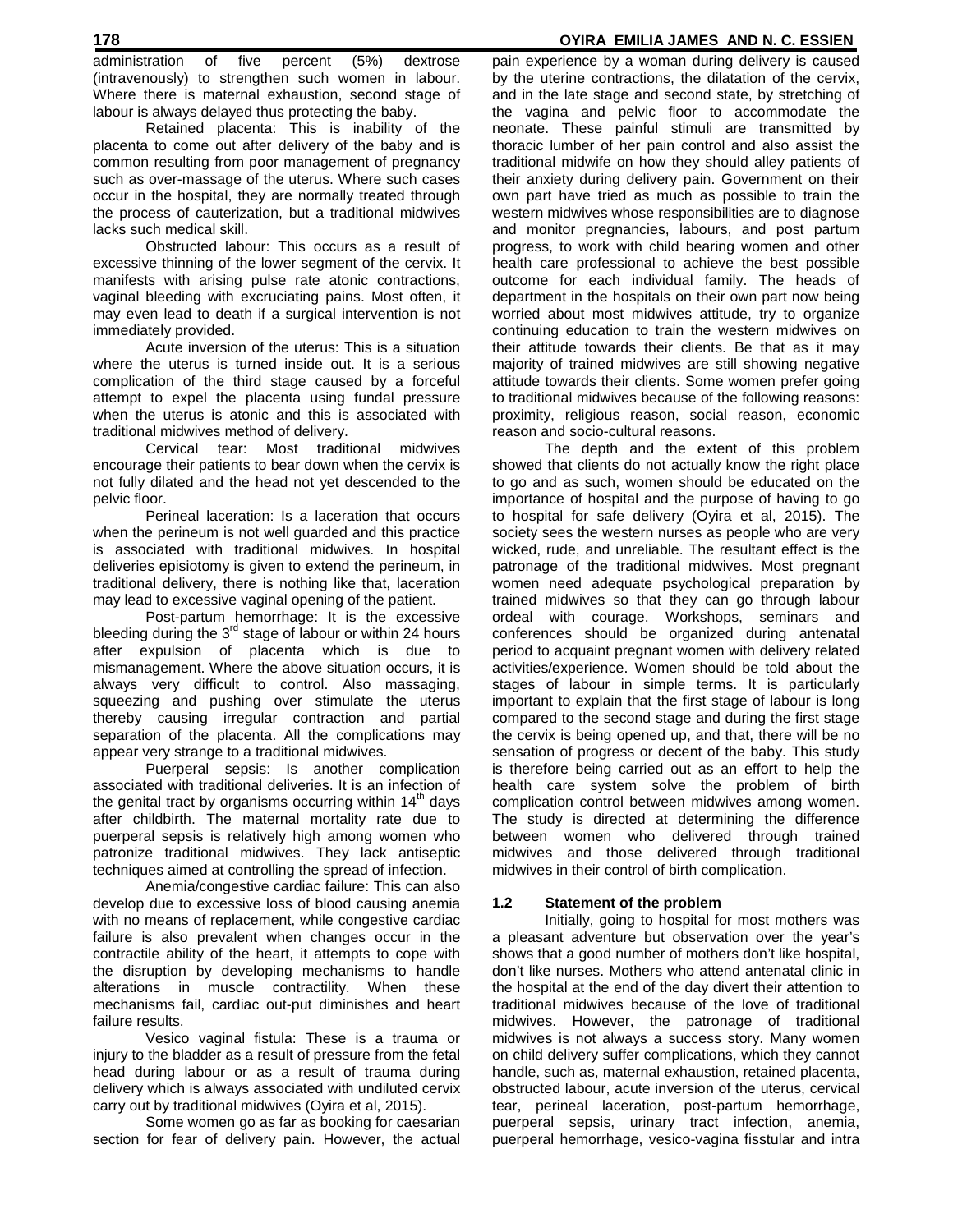# **BIRTH COMPLICATIONS CONTROL BETWEEN MIDWIVES AMONG WOMEN 179**

uterine hyposiz which is in line with (Oyira et al 2015). The depth and the extent of this problem indicate that, clients do not make a right choice of where to be for their child delivery. It is therefore, necessary to educated<br>mothers on the importance of patronizing trained 1.7 mothers on the importance of patronizing trained midwives in the hospital for safe deliveries. Unfortunately, however the society sees the nurses as people that are very wicked, rude and as such cannot relied on them. Observations have shown that, pregnant mothers need adequate psychological preparation by 2.0 trained midwives under western education so that they can go through labour ordeal with courage. This is based on the belief that traditional midwives lack 2.1 knowledge of the factors which related to the control of delivery pain in Cross River State. Interms of complications and risk at birth.

#### **1.3 Purpose of the study**

The purpose of this study was to determine if midwives trained under the western educational background differs from the traditional background with regards to their effectiveness in delivery birth complication control among women in Cross River State, Nigeria. Specifically, the study was aimed at iii) determining the difference between women who iv) delivered through the trained midwives and those who delivered through traditional educational system in their:

i) Control of birth complications;

# **1.4 Research question**

The research question was posed to guide the study.

1) To what extent do trained under the western educational background of midwives differ from those trained under traditional educational background with regard to their effectiveness in controlling delivery pain arising from birth complication.

#### **1.5 Statement of hypothesis**

The hypothesis was formulated to direct the study.

1) Trained under the trained midwives do not differ significantly from traditional midwives in their control of delivery pain caused by birth complications.

#### **1.6 Significant**

It is expected that the findings of this study might be of significance to the following: trained under western midwives, health personnel, pregnant mothers, traditional midwives, policy makers, women in general, government and researchers.

The findings of this study may further justify the urgent need to review the existing policy on ante-natal services at Federal, State and Local Governments.

The data generated in the study would provide empirical basis for evaluating trained and traditional midwives of health promotion in general and delivery services in particular.

The empirical result of the study is likely to provide a basis for the establishment of comprehensive antenatal health care services for pregnant mothers in rural communities of Cross River State of Nigeria. The result of this study may sensitize women in general and

pregnant mothers in particular on the utilization of antenatal health services for the preparation of delivery pains birth complication control.

# **1.7 Goals**

Our goals is to provide solutions/remedies and actions that will reduce maternal and fetal complications in our communities, state and the nation, Nigeria.

# **2.0 Literature review**

The focus of this section is literature review.

# **2.1 Control of women towards delivery pain caused by complications at birth by trained and traditional midwives**

According to Callisgter, Vega & Khalag (2002) there may be no complication in the first stage of normal human birth. The first stage is contractions. Complications occur in the second stage-delivery, which may be due to delays in second stage caused by:

- mal-presentation of the fetal head
- failure of descent of the fetal head through the pelvic brim or the interspinous diameter
- poor uterine contraction strength
- a big baby and a small pelvic
- may include shoulder dystocia

According to Oyira, these factors will lead to prolongation of the second stage of labour. Secondary changes may be observed. Swelling of the tissues, maternal exhaustion and foetal heart rate abnormalities. Left untreated, severe complications including death of mother or baby, and genitiovaginal fistula could result. These are commonly seen in third world countries where births are often unattended or attended by poorly trained community members. Infant death (neonatal deaths from birth to 28 days, or perinatal death if including fetal deaths at 28 weeks gestation and later) are around 1% in modernized countries. The maternal mortality (MMR) (2007) rate varies from 9/100,000 live birth in the US and Europe, to 900/100,000 lives births in sub-Sahara Africa. The "natural" mortality rate of childbirth-where nothing is done to avert maternal death-has been estimated as being between 1,000 and 1,500 deaths per 100,000 births. The most important factors affecting mortality in children are adequate nutrition and access to quality medical care (access is affected both by the cost of available care, and distance from health services). "Medical care" in this context does not refer specifically to treatment in hospital, but simply routine prenatal care and the presence, at the birth of an attendant with birthing skills. A 1983-1989 study by the Texas Department of Health highlighted the differences in neonatal mortality (NMR) between high risk and low risk pregnancies. NMR was 0.57% for doctor attended high risk births and 0.19% for low risk births attended by non nurse midwives. Conversely, some studies demonstrate a higher perinatal mortality rate with assisted home births. Around 80% of pregnancies are low-risk. Factors that may make a birth high-risk include prematurity, high blood pressure, gestational diabetes and a previous caesarean section (Niven & Brodie, 1995).

Birthing complication may be maternal or fetal, and long term or short term.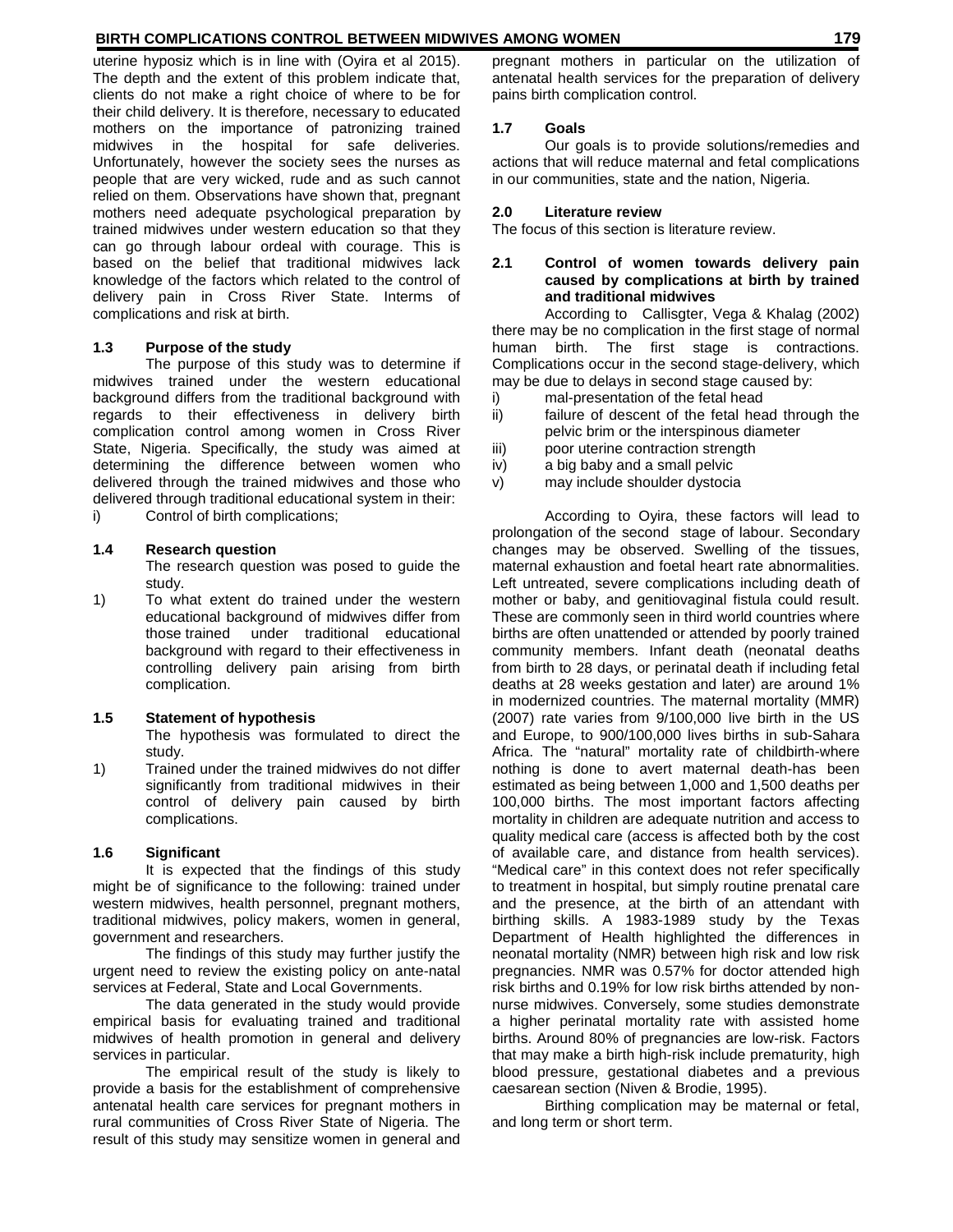# **MATERNAL RISK**

**Hemorrhage:** is still the biggest killer of birthing mothers in the world today especially in the developing world. Heavy blood loss leads to hypovolemic shock, insufficient perfusion of vital organs and death if not rapidly treated. Blood transfusion may be life saving. Rare sequelae include hypopituitarism sheehan's syndrome.

**Infection:** remains a major cause of mortality and morbidity in the developing world today. The work of Ignaz Semmelweis was seminal in the pathophysiology and treatment of puerperal fever and saved many lives (Maternal and Neonatal Health, 2007).

**Vaginal birth injury:** visible tears or episiotomy are common. Internal tissue tearing as well as nerve damage to the pelvic structure lead in a proportion of women to problems with prolapsed, incontinent of stool or urine and sexual dysfunction. Fifteen (15%) percent of women become incontinent to some degree of stool or urine after these women reach menopause. Vaginal birth injury is a necessary but not sufficient cause of all non hysterectomy related prolapsed in later life. Risk factor of significant vaginal birth injury includes:

- 1) A baby weighing more than nine kilogram<br>2) The use of forceps or vacuum for de
- The use of forceps or vacuum for delivery. These markers are more likely to be signals for other abnormalities as forceps or vacuum are not used in normal deliveries.
- 3) The need to repair large tears after delivery (Maternal and Neonatal Health, 2007).

Pelvic girdle pain: hormones and enzymes work together to produce ligamentous relaxation and widening of the symphysis pubis during the last trimester of pregnancy. Most girdle pain occurs before birthing and is known as diastasis of the pubis symphysis. Predisposing factors for girdle pain include maternal obesity.

Intrapartum asphyxia: the term fetal distress is emotive and misleading. True intrapartum asphyxia is the impairment of oxygen to the brain and vital tissue during the progress of labour. This may exist in a pregnancy already impaired by maternal or fetal disease, or may rarely arise in labour. True intrapartum asphyxia is not as common as previously believed and is usually accompanies by multiple other symptoms during the immediate period after delivery. Monitoring might show up problems during birthing, but the interpretation and use of monitoring device is complex and prone to misinterpretation (Maternal and Neonatal Health, 2007).

Mechanical fetal injury: risk factors for fetal birth injury include fetal macrosomia (big baby), maternal obesity, the need for instrumental delivery, and an inexperienced attendant. Specific situations that can contribute to birth injury include breech presentation and shoulder dystocia. Most fetal birth injuries resolve without long term harm, but brachial plexus injury may lead to Erb's palsy.

Neonatal infection: neonates are prone to infection in the first month of life. Some organisms such as sagalactiae (group B streptococus) or (GBS) are

- **Prematurity**
- a sibling who has had a GBS infection
- prolonged labour or rupture of membrances

Footing breech (in which leg or both legs are positioned to enter the birth canal) are not considered safe to attempt virginal delivery. This is one of the three ways of breech presentation. A slowing of labour or any indication of differently in the body passing through the pelvic should be an indication that it is safer to consider a cesarean section. Complications can come from forceps deliveries. Sometimes they may cause nerve damage or temporary damage to the baby's face but when used by an experienced physician, forceps can save the life of a baby in distress. The vacuum extractor is not as likely as forceps to injure the mother and it leaves more room for the baby to pass through the pelvis. The force of the suction may cause a bruise on the baby's head but it fades away in a day. However, there may be problems in maintaining the suction during the vacuum assisted birth, so forceps may be a better choice if it is important to remove the baby quickly. Difficult labour is commonly caused by one of the three following conditions: abnormalities in the mother's birth canal, abnormalities in the position of the foetus; abnormalities in the labour, including weak or infrequent contractions. Another major factor is fetal distress, a condition where the foetus is not getting enough oxygen. Foetal distress is often related to abnormalities in the position of the foetus, or abnormalities in the birth canal, causing reduced blood flow through the placenta. Other conditions can also make cesarean section advisable, such as vaginal herpes, (high blood pressure) and diabetes in the mother. Transverse lie (this is where the baby is sideway in the womb) C-section is divided (Niven & Brodie, 1995).

In developing countries in Africa, the patronage of traditional midwives is not all that a successful story. They also suffer maternal and fetal complication or even death.

**Maternal:** Common maternal complications experienced in developing countries of Africa include:

**Retained placenta:** this occurs due to poor management of pregnancy such as over-massage of the uterus. In the hospital, they are treated through the process of cauterization when it occurs but with traditional midwives, the solution may be far, or through prayers.

**Maternal exhaustion:** some women cannot eat during labour till after child birth, in the hospitals. Such cases require an administration, through infusion of five (5%) percent dextrose, intravenously to strengthen such woman. Second stage of labour is usually delayed to protect the baby in such cases.

**Cervical tear:** most traditional midwives encourage their patients to bear down when the cervix is not fully dilated and the head is not yet descent to the pelvic floor.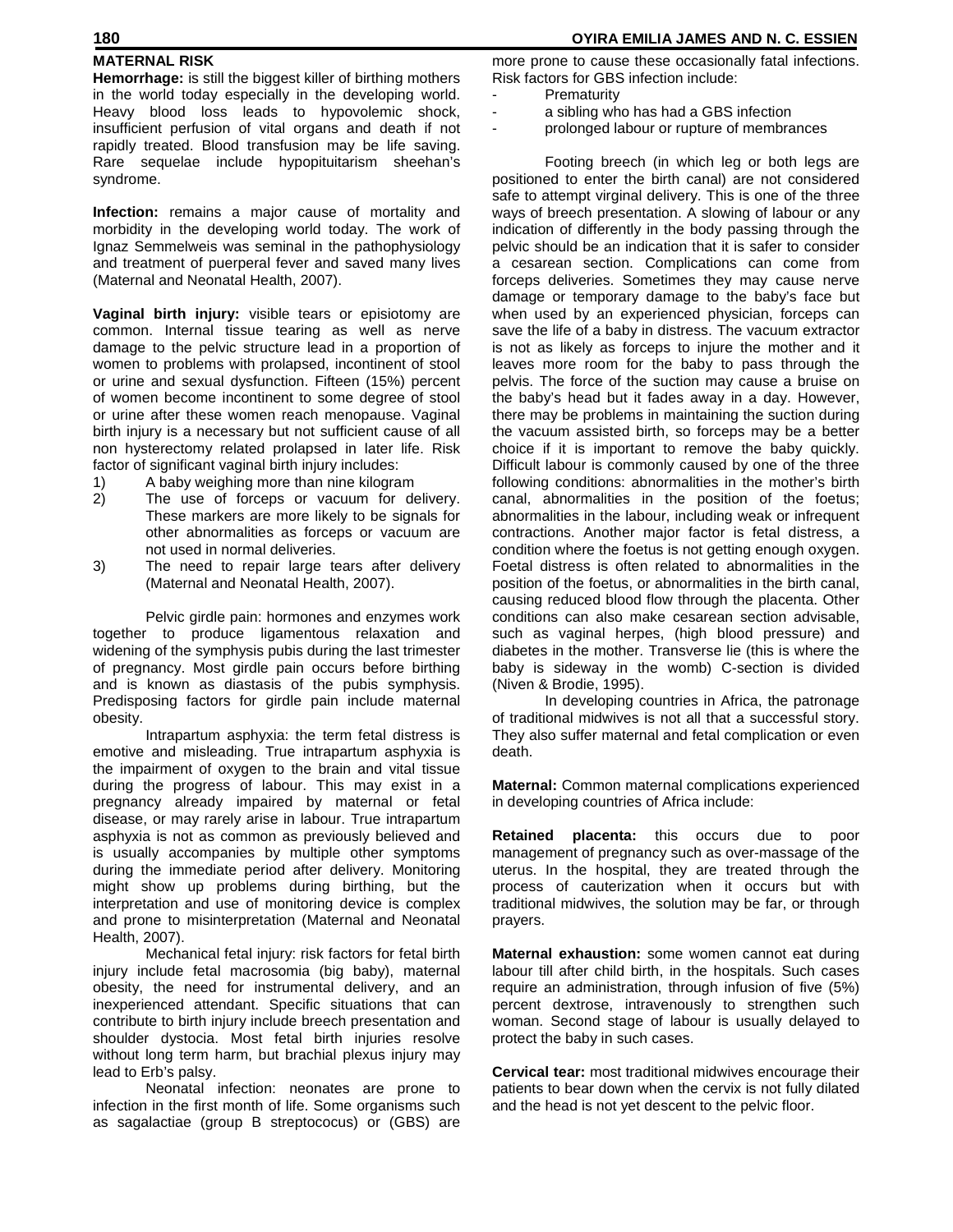#### **BIRTH COMPLICATIONS CONTROL BETWEEN MIDWIVES AMONG WOMEN 181**

**Perineal lacerations:** in hospital deliveries, episiotomy 3.0 is given to extend the perineum, but with traditional midwives, this is lacking and may lead to excessive vaginal opening for the women if not properly taken care of. Urinary tract infections may also occur due to difficult labour. Anaemia/congestive cardiac failure can also 3.1 develop due to excessive loss of blood with no means of replacement.

**Acute inversion of the uterus:** is a process where the uterus is turned inside out. This is serious complication of the third stag caused by a forceful attempt to expel the placenta using fungal pressure when the uterus is atonic and it is very common with traditional birth attendant's method of delivery.

**Obstructed labour:** it occurs as a result of excessive thinning of the lower uterine segment. It occurs with rising pulse rate, tonic contractions, vaginal bleeding with excruciating pains. It often leads to death if a surgical intervention is not immediately done.

**Post-partum hemorrhage:** this is caused due to mismanagement. It is the excessive bleeding during the third stage of labour or within 24 hours after expulsion of placenta. Massaging, squeezing and pushing, over 3.2 stimulates the uterus, thereby causing irregular contractions and partial separation of the placenta. This may be very strange to a traditional birth attendant.

**Puberal hemorrhage:** though bleeding may take place from the 24 hours up to the sixth week of the pueperium but it commonly occurs between  $10^{th}$  and  $14^{th}$  days. This is due to retention of a piece of placenta. This is common with the traditional birth attendants because, they do not inspect their patients after delivery.

Vesisco-vaginal fistula (VVF) is the artificial opening between the umbilical cord and the vagina. It is caused by prolonged pressure by the foetal head during labour (Callisgter, Vega & Khalag, 2002).

# **Foetal complication**

In the third world countries of Africa foetal complication may be similar with other parts of the world. But there may be little difference such as:

**Intra uterine hyposiz:** Traditional midwives lack medical expertise of administering oxygen to the mother and this may lead to foetal distress. Finally, it results in still birth or intra-uterine death (IUD)

**Serious cases of infection:** neonatal infection becomes a major problem among the traditional midwives due to poor and unhygienic handling of the umbilical cord.

Mayan women living in Guatemala who gave birth at home were attended by village midwives and supported by female extended family members. Those who gave 3.3 birth in public hospitals were largely unattended and unmedicated (Oyira, Duke, Essien, & Onoyom 2015).

# **3.0 Research Methods**

In this section, the focus will be on the research methodology. It is set forth under the following subheadings.

# **3.1 Research design**

The research design adopted in this study was survey. In a survey design, according to Isangedighi, Joshua, Asim & Ekuri (2004), the researcher attempts to obtain a picture of the present conditions of particular phenomena. It is directed towards determining the nature of a situation, as it exists at the time of investigation and it depends basically on questionnaire and interviews as means of data collection. This particular research design was adopted because the variables under study were examined as they existed when the study was carried out. The study also involves very large populations that were only covered through a sample using questionnaires and describing the picture of the situation instead of drawing inference. In this study, the independent variables, trained midwives and traditional midwives, was a measure of difference; while dependent variables already exist in the control of delivery pain of women.

#### **3.2 Research area**

The area covered by this study is Cross River State of Nigeria. Cross River State is located in the South Eastern flank of the Federal Republic of Nigeria in what is known as the south-south zone, between latitude 5 $^0$ 32 and 4 $^0$ 27 north of the equator, and longitude 7 $^0$ 50 and  $9^0$ 28 east of the Greenwich meridian.

Cross River State as it exists today consists of eighteen (18) local government areas namely; Abi, Akamkpa, Akpabuyo, Bakassi, Bekwarra, Biase, Boki, Calabar Municipality, Calabar South, Etung, Ikom, Obanliku, Obudu, Obubra, Odukpani, Ogoja, Yakurr and Yala.

According to the state ministry of lands and surveys, the state occupies a land mass of 23,074,425 square kilometers. The population has been estimated at about 2.6 million people by the states planning commission and national population commission respectively.

The state is bounded in the north by Benue State, in the south by the Atlantic Ocean, in the west by Akwa Ibom State and Abia State to the North West by Ebonyi State and to the east by the Republic of Cameroon.

For proper supervision of health centres, the health centres and hospitals in the state are divided into three Senatorial Districts.

Southern Senatorial District

Central Senatorial District

Northern Senatorial District

# **3.3 Population of the study**

The population of this study is made up of all post-natal women in Cross River State, who have their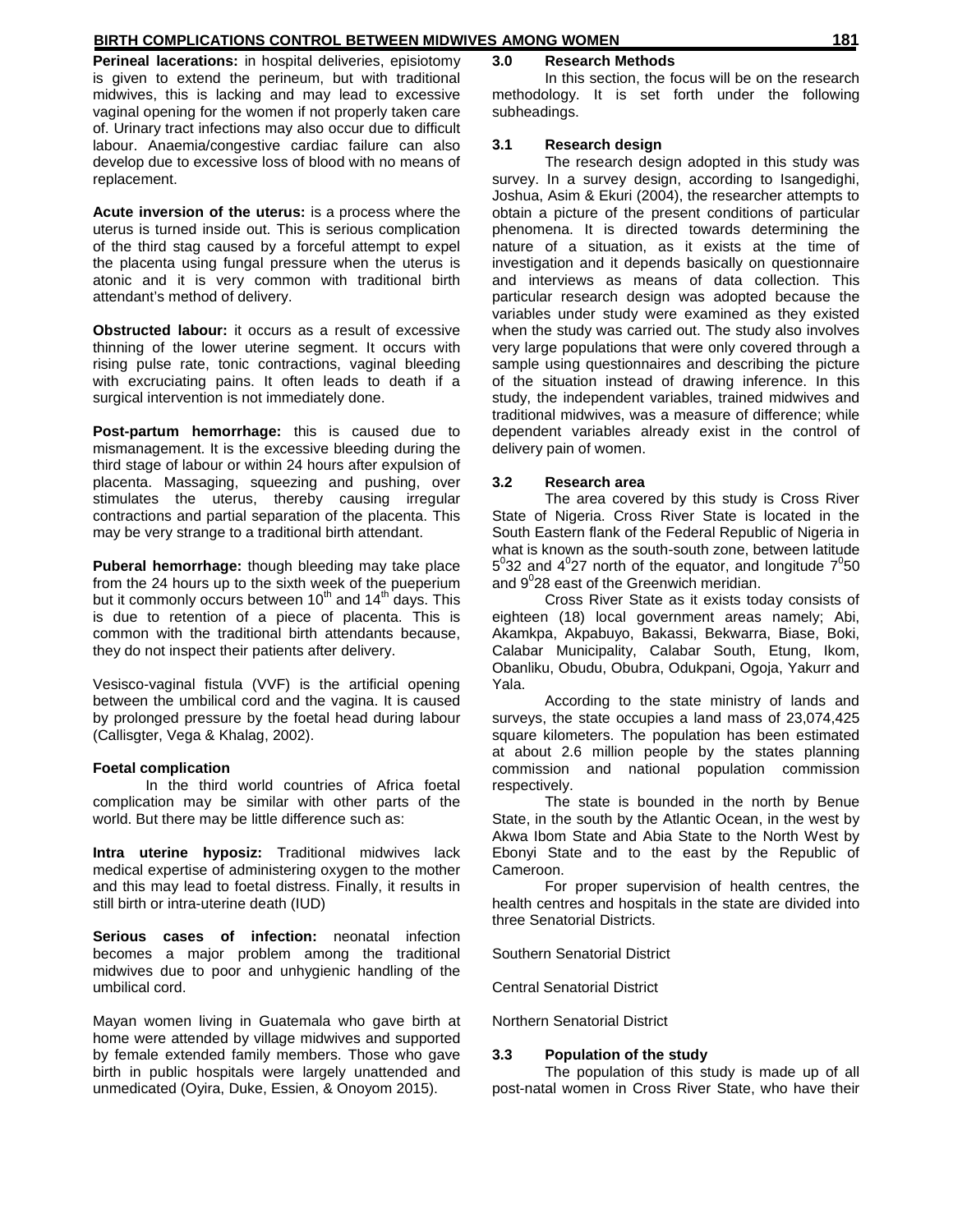names registered as mothers into the state polio immunization registers in 2009. The comprehensive register available at all local government health centers with the state show that there were a total of (78,814) seventy-eight thousand, eight hundred and fourteen postal-natal women in the state during the period. A breakdown of the population figure is shown in the Table 1.

# **3.4 Sampling procedure**

Two sampling techniques were adopted in selecting the sample for the study. These are the simple random and accidental sampling techniques. The former was used in selecting equal number of Local Government Areas (LGAs) for the study from each of the three Senatorial Districts.

Four Local Government Areas were selected from the Southern District, three from the Central and two from the Northern Senatorial Districts. From ach Local Government Area, 40 respondents were used for the study.

To carry out the selection of health centres all the names of the centres in each Local Government Areas were written down on a piece of paper and then subjected to selection through simple random sampling technique of the fact that all health centres have polio immunization registers with the addresses of contact families in them.

The post-natal women were reached through the polio immunization registers of the selected health centres.

| <b>Senatorial</b><br><b>District</b> | <b>Local Government Areas</b> | No.<br>оf<br><b>Women</b> |
|--------------------------------------|-------------------------------|---------------------------|
| Southern                             | Bakassi                       | 312                       |
|                                      | Akpabuyo                      | 3,358                     |
|                                      | <b>Calabar Municipality</b>   | 5,051                     |
|                                      | Calabar South                 | 4,972                     |
|                                      | Odukpani                      | 4,215                     |
|                                      | Akamkpa                       | 3,119                     |
|                                      | <b>Biases</b>                 | 6,012                     |
|                                      | Total                         | 27,039                    |
| Central                              | Yakrr                         | 6,218                     |
|                                      | Abi                           | 4,964                     |
|                                      | Obubra                        | 5,097                     |
|                                      | <b>Ikom</b>                   | 5,136                     |
|                                      | Etung                         | 2,425                     |
|                                      | <b>Boki</b>                   | 5,611                     |
|                                      | Total                         | 29,451                    |
| Northern                             | Obanliku                      | 4,222                     |
|                                      | Obudu                         | 3,961                     |
|                                      | <b>Bekwarra</b>               | 5,725                     |
|                                      | Ogoja                         | 3,853                     |
|                                      | Yala                          | 4,563                     |
|                                      | Total                         | 22,324                    |
| Grand total                          |                               | 78,814                    |

**Table 1:** Study population by senatorial district and local government area

**Source:** Polio Immunization Register

The accidental sampling technique was used in selecting the women for the study. This technique is normally used for convenience when other techniques seem difficult to apply. A total of 415 post-natal women were reached and administered questionnaires. From this number 360 questionnaire of women who have 3.6 delivered in only one of government hospital/health centre of traditional delivery home were finally selected as sample.

For this study the researcher visited as many families found in the register as possible until they require number of questionnaires (for both women who delivered in government hospital/health centres and in the traditional centres) were completed.

# **3.5 Sample**

The sample for this study was made up of 360 post-natal women selected from nine (9) Local Government Areas across the three Senatorial Districts

of Cross River State, Nigeria. Out of the 360 women selected, 160 were from the southern Senatorial District, 120 from the Central Senatorial District and 80 from the Northern Senatorial District.

# **3.6 Instrumentation**

The instrument for the study is a 36 item called control of delivery pain questionnaire (PDPQ). The questionnaire is divided into two sections (A and B). Section A is on personal data and is made up of 7 items. Section B is on control of delivery pain and it is sub-divided into five sub-sections with six items each. The sub-section is on control of pain from risk and complications.

#### **3.7 Validity of the instrument**

In order to validate the instrument, control of delivery pain inventory (PDPI) questionnaire copies were presented to the researcher's supervisor and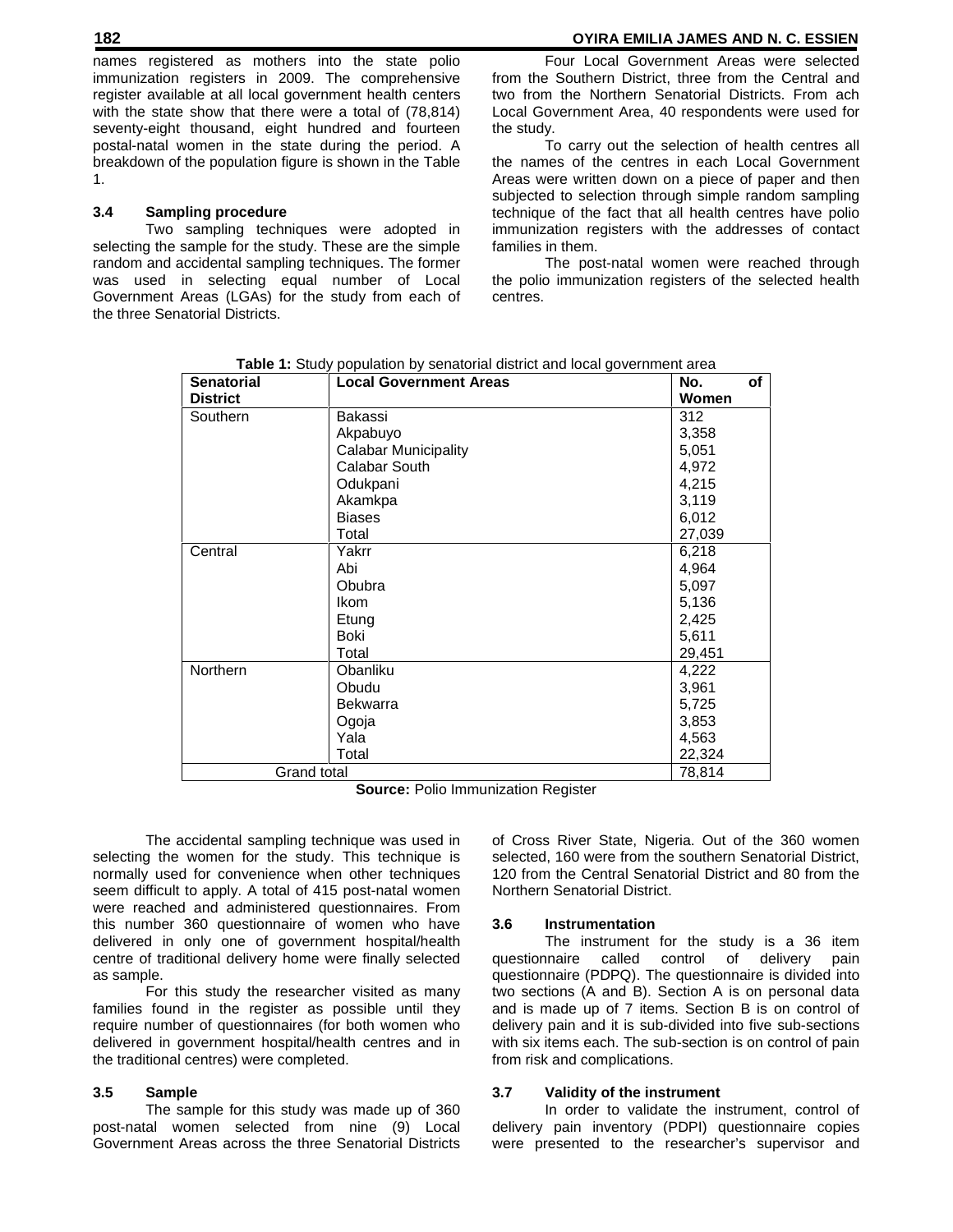# **BIRTH COMPLICATIONS CONTROL BETWEEN MIDWIVES AMONG WOMEN 183**

experts in measurement to scrutinize for face validity. Face validity of an instrument is obtained through a superficial examination of content of the research instrument and the establishment of the fact that the content can measure what it wants to measure (Kerlinger, 1987).

# **3.8 Reliability of the instrument**

In order to determine the reliability of the instrument, a trial test was conducted with a group of 50 post-natal women in Akwa Ibom State. The 50 post-<br>natal women who took part in the study were capture 3.9 natal women who took part in the study were capture twice during polio immunization week. The researcher employed five health staff who did not take part in the immunization and attached each of them to a team to collect data from mothers as the children were being

immunized. This was done twice during two consecutive immunizations.

During the second data collection exercise the employed assistant for the trial test were made to repeat the immunization areas they covered in the first test to ensure that the women who completed the questionnaire in the first visit were spotted and made two questionnaire responses for the 50 respondents were then used for a test-retest reliability estimate. The results of the estimate are presented in Table 2.

#### **3.9 Data collection procedure**

The questionnaire was administered by the researcher, assisted by some health staff that were employed by the researcher.

**Table 2:** Test-retest reliability estimates of variables on control of delivery pain among post-natal women (N=50)

| Independent variable                                                       | No.<br>оf<br>items | Administration    |                | SD           | rxx  |
|----------------------------------------------------------------------------|--------------------|-------------------|----------------|--------------|------|
| Control of women towards delivery pain<br>caused by complications at birth |                    | ⊿ S1<br>$\sim$ nd | 12.49<br>12.52 | 2.84<br>2.96 | 0.65 |

**Source:** Fieldwork, 2010

The respondents were visited at their individual homes using the addressed of the polio immunization registers kept at the various health centers.

Literate women were allowed to tick the questionnaire after a thorough explanation of the instructions, while illiterate women were assisted by the researcher or her assistants as the case may be by reading out the items in the language understood by the 4.0 respondents (using an interpreter). The researcher and her assistant waited at each home and retrieved copied of the questionnaire the very moment they were completed.

#### **3.10. Procedure for data preparatory**

The two sections of the questionnaire were coded separately and scored following a four (4) point Likert scale format ranging from very strongly agrees (VSA) to very strongly disagree (VSD). The following scores were attached to responses on the side.

| Response                     | <b>Score</b> |  |  |
|------------------------------|--------------|--|--|
| Very strongly agree (VSA)    | 4 points     |  |  |
| Agree (A)                    | 3 points     |  |  |
| Disagree (D)                 | 2 points     |  |  |
| Very strongly disagree (VSD) | 1 point      |  |  |

Scoring was reversed for items that were negatively worded with a score of 4 reversed to 1 for a very strongly disagree response and vice versa.

# **3.11 Procedure for data analysis**

The following procedures were adopted in testing each of the hypotheses.

# **Hypothesis one**

Trained under western education do not differ significantly from traditional midwives in their control of delivery pain caused by complications and risk at birth.

#### **Independent variable:** type of midwives

**Dependent variable:** control of delivery pain as caused by complications and risk at birth.

**Test statistic used:** Independent t-test analysis

# **4.0 RESULTS AND DISCUSSION**

This section is on the data analysis relevant to the study, presentation of results obtained from the analysis and the discussion of findings.

# **4.1 General description of research/variable**

The study was on the western and traditional educational background of midwives and delivery pain control in Cross River State, Nigeria. The independent variable of the study is place of delivery categorized in this study into two, namely; delivery through trained midwives and delivery through traditional midwives. Data for this variable was nominal and was collected through a personal data item in section A of the questionnaire. This item requested respondents to tick (√) who they have experienced child delivery under whether it was under a trained midwife, traditional midwives or under both. No respondent said she had been delivered by both. Of the 360 respondents, 221(61.4%) said they were delivered by trained midwives while 139(38.4%) said they were delivered by traditional midwives.

# **4.2 PRESENTATION OF RESULTS Hypothesis**

Trained under western education do not differ significantly from traditional midwives in their control of delivery pain caused by birth complications.

Independent t-test statistical technique was used in analyzing data for this hypothesis. The results of the analysis are presented in Table 3.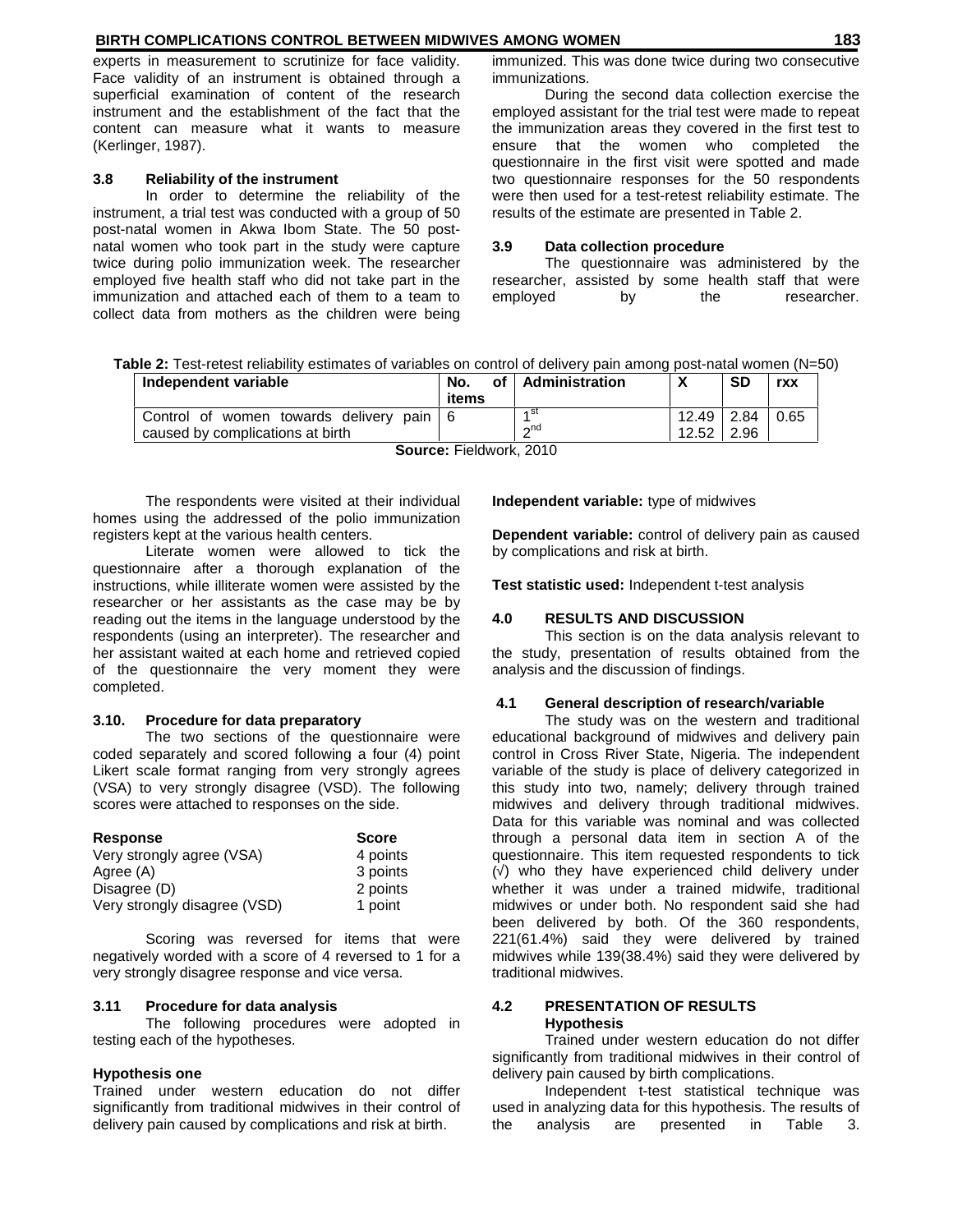**Table 3:** Independent t-test analysis of the influence of western education of midwives on delivery pain caused by birth complications

| Variables                                                                          | N |       | SD    |        |
|------------------------------------------------------------------------------------|---|-------|-------|--------|
| Delivery pain control by trained under western education caused by   221           |   | 20.38 | 3.660 |        |
| birth complication                                                                 |   |       |       |        |
|                                                                                    |   |       |       | 18.95* |
| Delivery pain control by traditional midwives caused by birth 139<br>complications |   | 11.84 | 4.850 |        |

\*significant at .05; df=358; critical t=1.96 **Source:** Fieldwork, 2010

Results of analysis in Table 3 show that the calculated t-value of 18.951 is greater than the critical t value of 1.95 at .05 level of significance with 358 degrees of freedom. This means that trained midwives differ from traditional midwives in their control of delivery pain caused by birth complications. That is, trained midwives are more positive in delivery pain control through the management of complication than their counterparts who traditional midwives.

#### **4.3 DISCUSSION OF FINDINGS**

**Control of women towards delivery pain caused by complications and the risk at birth by both trained under western education and traditional educational system**

Results from research findings show that women who deliver under trained midwives differ significantly from women who deliver under traditional midwives. This finding is in line with Callister, Vega & Khalay (2002) who concluded that complication occur in the second stage caused by:

- i) mal-presentation of the fetal head
- ii) failure of the descent of the fetal head through the pelvic brim or the inter spinous diameter
- iii) poor uterine contraction strength
- iv) a big baby and a small pelvic
- v) may include shoulder dystocia

This is also in line with Oyira et al (2016) who states that these factors will lead to prolongation of the second stage of labour, which may look strange to the traditional midwives. Secondary changes may be observed; swelling of the tissues or liabia, major, maternal exhaustion, and foetal heart rate abnormalities, 6) serve complications including death of mother or baby. Observation over the years by the researcher shows that common maternal complication experienced in developing countries of Africa include: retrained placenta, maternal exhaustion, cervical tear, perineal lacerations, urinary tract infection, anaemia, acute inversion of the uterus, obstructed labour post partum hemorrhage, puberal hemorrhage and vesisco-vaginal fistula with the factors stated trained midwives differ significantly from the traditional midwives in their control of delivery pain caused by complications and the risk at birth.

From the following its means that traditional midwives cannot actually cope with the process of delivery pain caused by complication and the risk at birth. The study also revealed that complications are 9) commonly seen in third world countries where birth are often unattended or attended by poorly trained

community members some studies also demonstrated a higher perinatal mortality rate with assisted home births. Around 80% of pregnancies are low-risk factors that may make a birth high-risk include prematurity, high blood pressure, gestational diabetes and a previous ceasarian section. This shows that trained midwives differ significantly from traditional midwives. Common maternal complications experienced in developing countries of Africa include:

- 1) Retained placenta: This occurs due to poor management of pregnancy such as over massage of the uterus. In the hospital, they are treated through the process of cauterization when it occurs but with traditional midwives, the solution may be far, or through prayers.
- 2) Maternal exhaustion: Some women cannot eat during labour till after child birth, in the hospitals. Such cases require an administration, through infusion of five (5%) percent dextrose, intravenously to strengthen such woman. Second stage of labour is usually delayed to protect the baby in such cases (Oyira, Mgbekem et al 2016).
- 3) Cervical tear: Most traditional midwives encourage their patients to bear down when the cervix is not fully dilated and the head is not yet descent to the pelvic floor.
- 4) Perineal lacerations: In hospital deliveries, episiotomy is given to extend the perineum, but with traditional midwives, this is lacking and may lead to excessive vaginal opening for the women if not properly taken care of.
- Urinary tract infections may also occur due to difficult labour.
- 6) Anaemia/congestive cardiac failure can also develop due to excessive loss of blood with no means of replacement.
- Acute inversion of the uterus: Is a process where the uterus is turned inside out. This is serious complication of the third stage caused by a forceful attempt to expel the placenta using fungal pressure when the uterus is atonic and it is very common with traditional birth attendants' method of delivery (Oyira, Onoyom, 2016).
- 8) Obstructed labour: It occurs as a result of excessive thinning of the lower uterine segment. It occurs with rising pulse rate, tonic contrations, vaginal bleeding with excruciating pains. It often leads to death if a surgical intervention is not immediately done.
- Post-partum hemorrhage: This is caused due to mismanagement. It is the excessive bleeding during the third stage of labour or within 24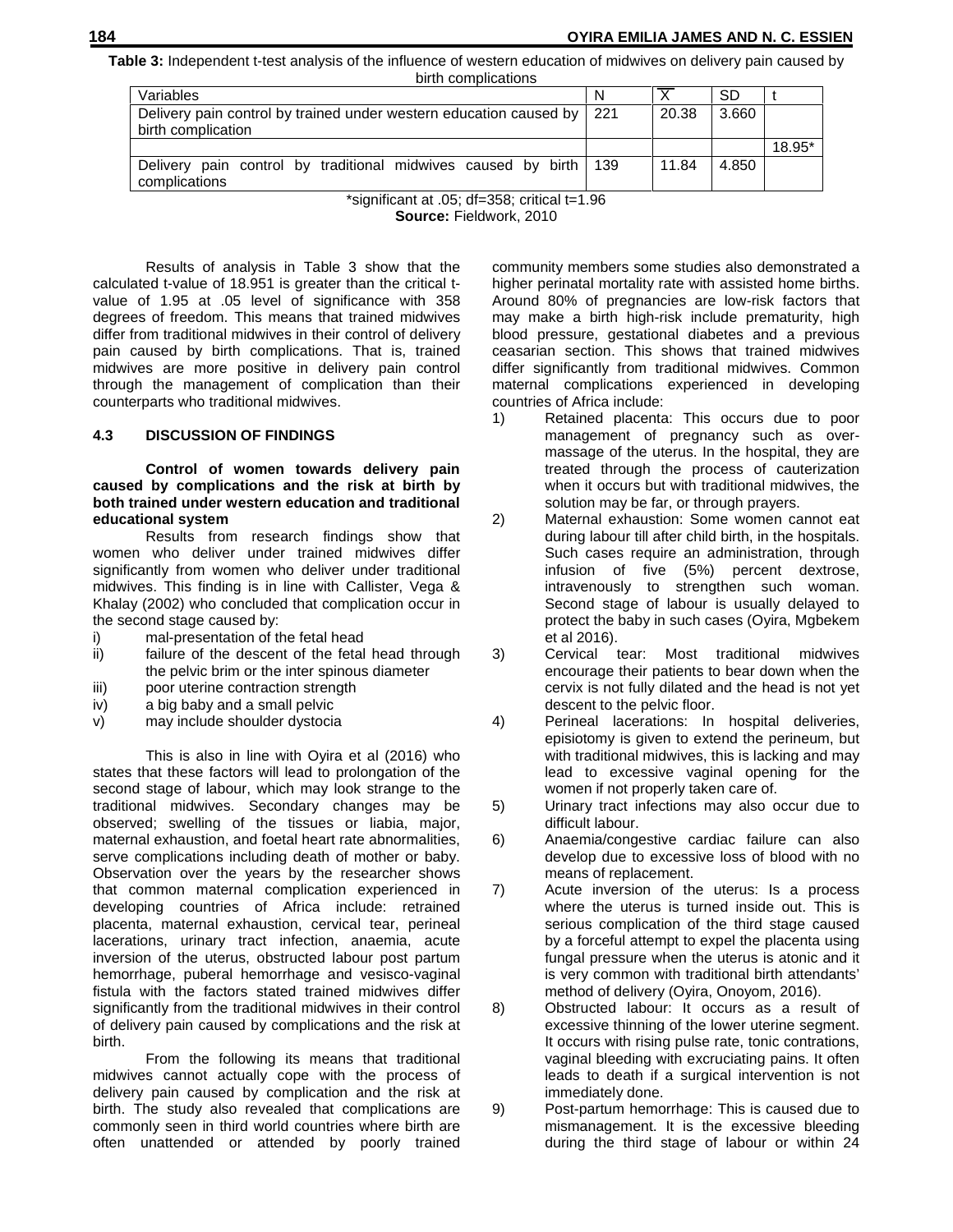hours after expulsion of placenta. Massaging, squeezing and pushing, over stimulates the uterus, thereby causing irregular contractions and partial separation of the placenta. This may be very strange to a traditional birth attendant.

- 10) Puberal hemorrhage: Though bleeding may take place from the 24 hours up to the sixth week of the pueperium but it commonly occurs between  $10^{th}$  and  $14^{th}$  days. This is due to retention of a piece of placenta. This is common with the traditional birth attendants because, they do not inspect their patients after delivery.
- 11) Vesisco-vaginal fistula (VVF) is the artificial opening between the umbilical cord and the vagina. It is caused by prolonged pressure by the foetal head during labour (Oyira, Mgbekem, Osuchukwu, Onoyom, Lukpata, Ojong-Alasia, 2016).

# **4.4 SUMMARY**

A high level of negative control of delivery pain has been observed among women and it has become a matter of great concern leading to infant and maternal mortality rate; this study ventured to find out the negative control delivery pains by women who delivered through trained under western education and traditional educational system of midwives.

Particularly, the study investigated women who deliver through trained and traditional midwives in their control of birth complication.

The focus of this of this study was all postnatal women. The study area was Cross River State which comprised of 18 Local Government Areas. The population was made up of seventy eight thousand, eight hundred and fourteen (78,814) postnatal women from polio immunization register kept at the various health centers. The sample comprised of 360 postnatal women selected from the polio immunization register at each health centers.

Data were obtained by means of questionnaire specially developed for the study. Independent t-test analysis was used for data analysis. The finding revealed that:

Trained midwives under western education differ significantly from traditional midwives in their control of birth pain caused by complications. That is, women who delivered under trained midwives had a more positive control birth pain caused by complications 4) than their counterparts who delivered under traditional midwives. These complications arose because traditional midwives are not only ill-equipped for the job; they also lack knowledge of the full delivery process. This in turn leads to unimaginable mismanagement of delivery complications. While trained midwife's under western education skill and judgment are crucial factors 5) in minimizing maternal trauma and ensuring an optimal birth for both mother and the baby. These qualities are acquired by experience but certain basic principles should be applied whatever the expertise of the midwife. They observed the progress of labor, prevention of infection, anticipation of normal events, and recognition of abnormal developments. This shows that the trained midwives are better than their counterpart.

# **CONCLUSION**

From the research findings, the following conclusion could be made. The quality and quantity of hospital facilities provided in different hospital determine the quality of the job done by the trained under western system. Any midwives with a good control of delivery pain as a mean of achieving the goals of health care delivery services.

Since the traditional midwives is not paid by the government. It is possible that their control of delivery pain would not necessarily affect their performance. Patients cooperate especially when they realize that their midwives have genuine consideration for them.

Multiple roles arising from negative attitude of trained under western education midwives does not the professional effectiveness because responsibilities are shared among the midwives. Multiple roles performed by the midwife result into negative attitude which may be stressful for the midwife and may affect the way she communicates to her patients.

Lack of praises, reassurance education will increase patient anxiety and fear during delivery process. Lack of government assistant on the part of the traditional midwives will give rise to delivery complications.

Giving traditional midwives the privilege of participating in decision making in terms of setting goals or contributing their ideas in decision affecting them, their patients or overall health care delivery system is not a mark of recognition or job efficiency.

# **RECOMMENDATIONS**

- 1) Traditional midwives under western education should be encouraged and sponsored to attend professional conferences, seminars, and workshops in their discipline.
- 2) Trained midwives under western education should take notice of the factors in professional effectiveness and employ them when performing the roles. It is only when they have done this, that there will be more productive.
- 3) Trained midwives under western education should learn to cope with stressful situation in their place of work. One-way of coping with stress is self-monitoring which enables you control a situation.
- 4) Traditional midwives needs to be motivated so that they feel satisfied and work effectively in our communities. In an attempt to motivate them, the principal need is to provide psychological support and encouragement in terms of rewards, example provision of simple kits for delivery and other facilities.
- 5) Trained midwives under western education should be encouraged to develop and sustained a better control of their job in all relevant areas.
- The society should be encouraged through public enlightenment campaign on the need to develop a positive image of the trained midwives under western education.

# **SUGGESTIONS FOR FURTHER RESEARCH**

It is suggested that further investigations be carried out into: